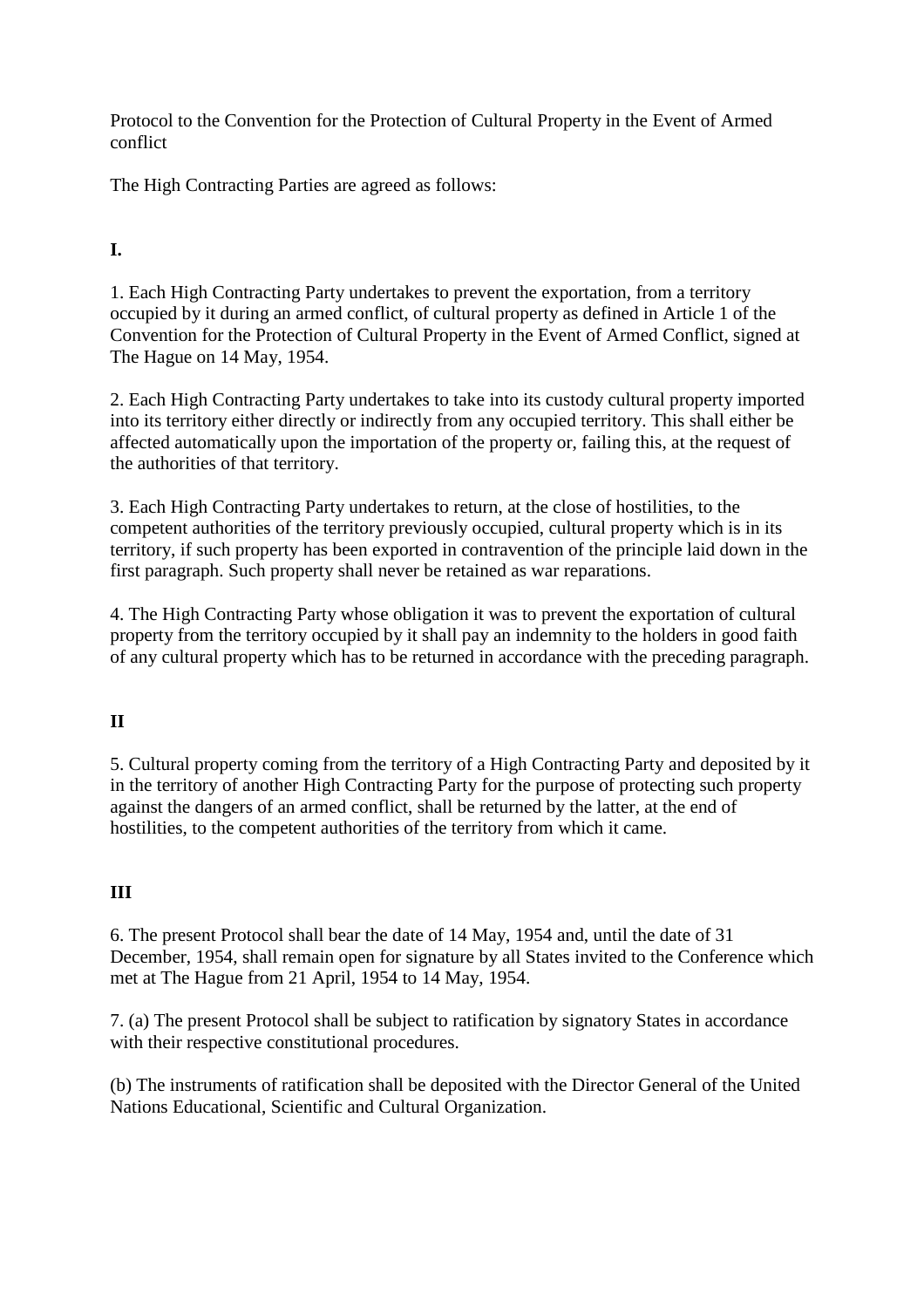8. From the date of its entry into force, the present Protocol shall be open for accession by all States mentioned in paragraph 6 which have not signed it as well as any other State invited to accede by the Executive Board of the United Nations Educational, Scientific and Cultural Organization. Accession shall be effected by the deposit of an instrument of accession with the Director-General of the United Nations Educational, Scientific and Cultural Organization.

9. The States referred to in paragraphs 6 and 8 may declare, at the time of signature, ratification or accession, that they will not be bound by the provisions of Section I or by those of Section II of the present Protocol.

10. (a) The present Protocol shall enter into force three months after five instruments of ratification have been deposited.

(b) Thereafter, it shall enter into force, for each High Contracting Party, three months after the deposit of its instrument of ratification or accession.

(c) The situations referred to in Articles 18 and 19 of the Convention for the Protection of Cultural Property in the Event of Armed Conflict, signed at The Hague on 14 May, 1954, shall give immediate effect to ratifications and accessions deposited by the Parties to the conflict either before or after the beginning of hostilities or occupation. In such cases, the Director-General of the United Nations Educational, Scientific and Cultural Organization shall transmit the communications' referred to in paragraph 14 by the speediest method.

11. (a) Each State Party to the Protocol on the date of its entry into force shall take all necessary measures to ensure its effective application within a period of six months after such entry into force.

(b) This period shall be six months from the date of deposit of the instruments of ratification or accession for any State which deposits its instrument of ratification or accession after the date of the entry into force of the Protocol.

12. Any High Contracting Party may, at the time of ratification or accession, or at any time thereafter, declare by notification addressed to the Director General of the United Nations Educational, Scientific and Cultural Organization, that the present Protocol shall extend to all or any of the territories for whose international relations it is responsible. The said notification shall take effect three months after the date of its receipt.

13. (a) Each High Contracting Party may denounce the present Protocol, on its own behalf, or on behalf of any territory for whose international relations it is responsible.

(b) The denunciation shall be notified by an instrument in writing, deposited with the Director-General of the United Nations Educational, Scientific and Cultural Organization.

(c) The denunciation shall take effect one year after receipt of the instrument of denunciation. However, if, on the expiry of this period, the denouncing Party is involved in an armed conflict, the denunciation shall not take effect until the end of hostilities, or until the operations of repatriating cultural property are completed, whichever is the later.